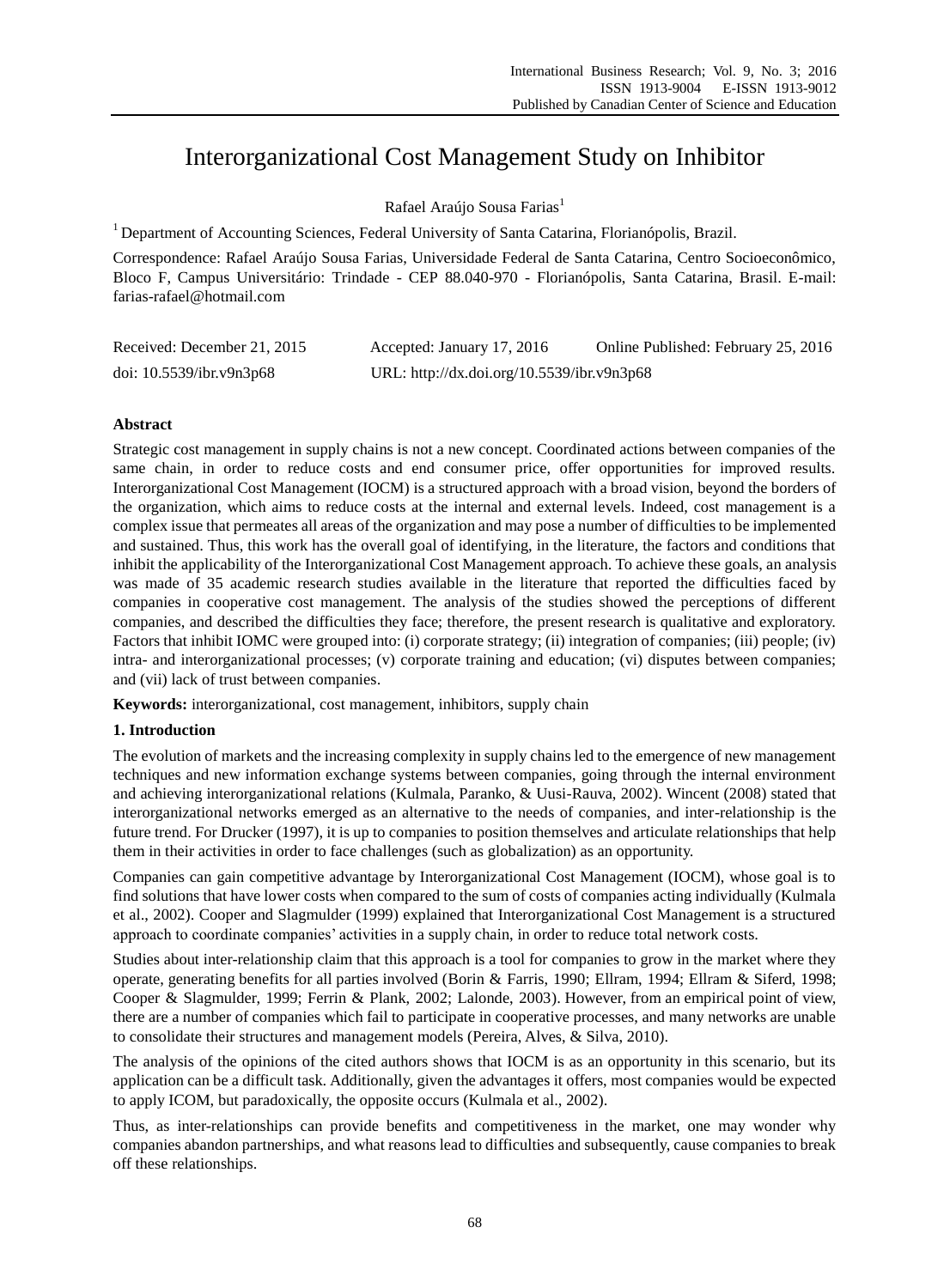This situation is seen as a research opportunity; thus, the research question of the present study is: What are the factors or situations that inhibit the applicability of the Interorganizational Cost Management approach?

To answer the research question, the general objective of this study was to identify, in the literature, the factors and situations that inhibit the applicability of the Interorganizational Cost Management approach?

Studies that help companies to successfully implement interorganizational cost programs can generate benefits while increasing knowledge of business processes and related costs (Stapleton, Pati, Beach, & Julmanichoti, 2004). In fact, the diagnosis of the reasons why inter-relationships fail can contribute at every stage of the relationships, as it emphasizes their importance at the early stages, and enables an analysis of whether a company has many factors that inhibit relationships with other companies in their supply chains.

Pereira et al. (2010) explained that this initial analysis can assist managers in establishing the company's by-laws, entering into contracts and selecting members of the chain (especially suppliers); it may even preclude the entry of any member to avoid further problems, which could cause distress between parties. For the authors, finding out the reasons why companies leave networks can mean an improvement in their management process.

Bastl, Grubic, Templar, Harrison, and Fan (2010) explained that managers are facing new challenges in the search for competitive advantage outside their organizations; however, they have little guidance about the potential challenges related to implementation of approaches to Interorganizational Cost Management. The authors explain that managers find it difficult to deal with the complexity of the problems that prevent organizations to obtain success in their cooperative actions.

# **2. Theoretical Framework**

## *2.1 Traditional Approaches of Accounting to Interorganizational Cost Management*

Functions that accounting should exercise for inter-organizational context are different from those carried out for only one company. Bastl et al. (2010) stated that traditional accounting practices often do not fulfill the role of managing inter-organizational relationships. Seal, Cullen, Dunlop, Berry, and Ahmed (1999) and Tomkins (2001) argued that accounting focused on inter-relationships should generate information that helps managers make decisions in this scenario. The information currently generated by accounting should cover not just one company but should consider the members of the chain that such company is a part of.

The Standard Cost, for example, can be recognized as an efficient accounting practice when applied by a company in its home environment. However, Gupta and Gunasekaran (2004) claimed that the Standard Cost does not encourage improvements in the supply chain.

# *2.2 Forming Interorganizational Networks*

What motivates companies to form inter-organizational networks? Amato Neto (2000) stated that companies seek competitive advantages, e.g., the possibility of combining skills, using know-how of other enterprises, sharing the workload of carrying out technological research, sharing risks and costs of exploring new opportunities, sharing resources and strengthening the purchasing power.

In fact, the interest in forming strategic alliances must be accompanied by initial concerns about the protection of enterprises. Pereira et al. (2010) argued that the process of forming interorganizational networks requires, in most cases, enforcement mechanisms to assist in regulating the relationship between companies.

Janowicz-Panjaitan and Noorderhaven (2009) explained that these mechanisms are intended, among other purposes, to punish opportunistic behavior, and explained that the network must have rules, code of ethics and a committee that monitors compliance with the rules set out to participants.

Abbade (2005) pointed out that companies must take some action to protect themselves from opportunistic actions; for example, they should determine the role of each member of the chain, specifying their rights and obligations; they should protect their strategic resources that cannot be violated or disclosed, and learn about the history of the possible chain partners.

#### *2.3 Inter-Relationship Problems*

In transaction costs theory, Williamson (1985) explained that in a perfect scenario, which would be unreal, where there was no opportunism among members of a chain and information was available to all parts and at all times, failure in operations would not be very likely. Thus, the theory states that the fear of opportunistic behavior and the absence or lateness of information to the members of the chain creates the need for the network to establish strong mechanisms of control and to increase bureaucracy and complexity of transactions between its members. Williamson (1985) mentioned that the uncertainty as to the benefits and obligations allocated to each company of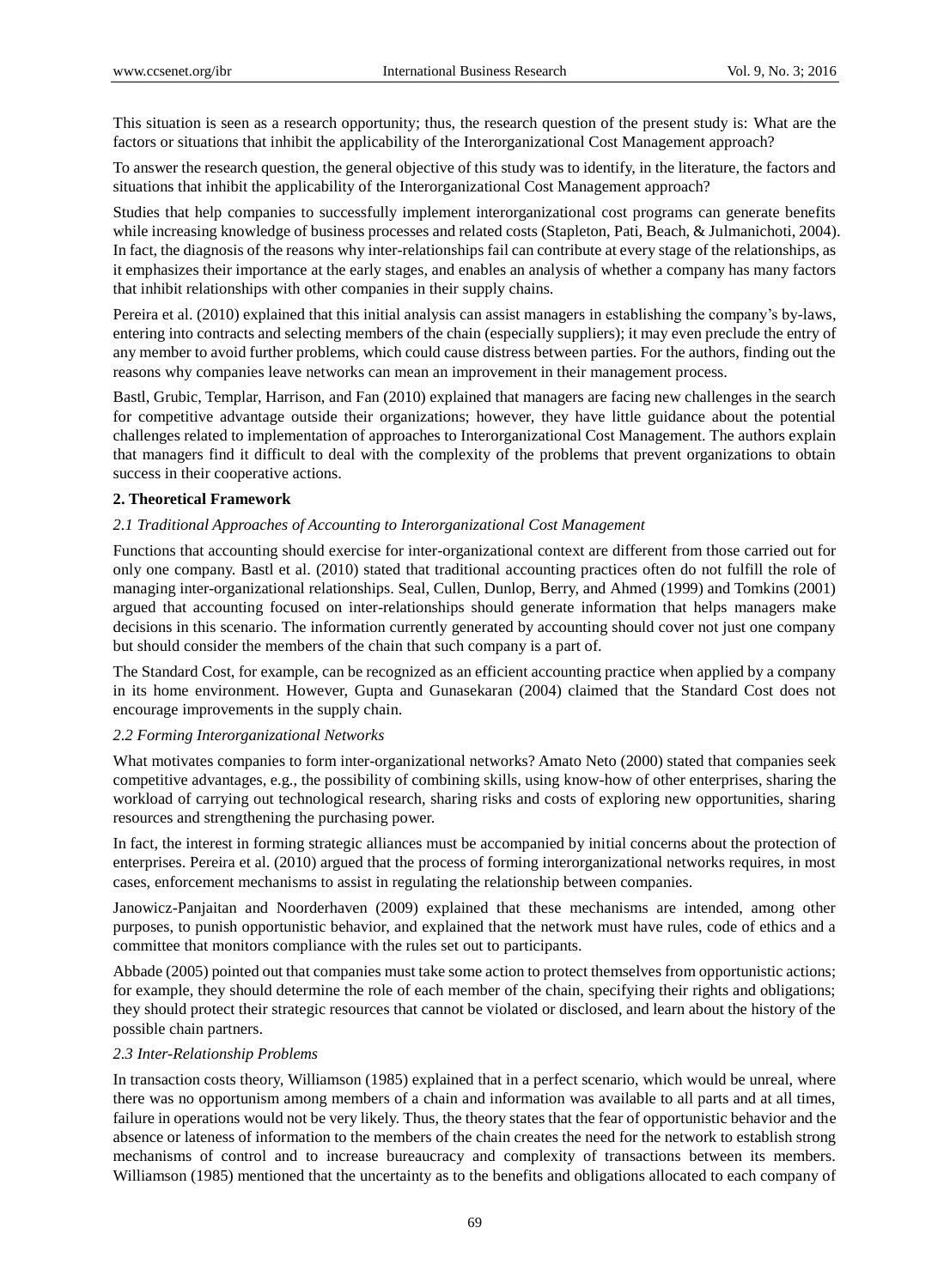the network is considered as a factor that inhibits the interest of companies to enter into cooperative relations.

In fact, the literature states that companies can gain many benefits by coordinating efforts and acting collaboratively with members of the chain, and that there are many benefits offered to justify the formation of inter-organizational networks (Cooper & Slagmulder, 1999). However, many problems can occur during this process, which can make it difficult or impossible to achieve the goals pursued by companies.

# **3. Methodological Aspects**

First, the field of exploration was delimited, and the databases selected after these steps were followed: (I) the databases which appeared in the *Portal de Periódicos Capes* (501 databases) were selected; (ii) in the field "Knowledge Areas", the "Social Sciences" option was specified, and the sub-area "Business Administration-Public Administration-Accounting" was chosen, which resulted in 73 databases; (iii) the databases were selected to provide "Full Text" (24 databases); and (iv) a selection was made of the databases that allowed searches on "All text fields" and the use of at least two axes by using Boolean expressions. The process resulted in 13 databases: ANNUAL REVIEWS; CAMBRIDGE JOURNALS ONLINE; EMERALD INSIGHT; JSTOR; OECD LIBRARY; SAGE JOURNALS ONLINE; APA PSYCARTICLES; WILEY ONLINE LIBRARY; PROQUEST; WEB OF SCIENCE; SCIENCEDIRECT; SCOPUS; and EBSCO.

In the selected databases, searches were conducted with terms in English, using two axes. Axis 1 contained words whose meaning is similar to "inhibitor", i.e., those words that refer to the idea of "barrier", something that gets in the way or hinders. Axis 2 contained terms related to "inter-organizational cost management".

Searches were formulated with the following keywords combined with the axes: Axis 1-"inhibit \*" OR "barrier \*" OR "problem\*" OR "disturb\* "OR" difficult\*." Axis 2-"interorganizational cost" OR "inter-organizational cost" OR "interorganisational cost" OR "inter-organisational cost".

The searches were conducted in January 2015, selecting the option "all text fields" using the Boolean operator "AND" between the axes, the Boolean operator "OR" between terms, without delimitation of time period.

The search was conducted in the 13 selected databases; however, there were search results in only seven databases (at least one article). The databases that provided the articles were EMERALD INSIGHT; WILEY ONLINE LIBRARY; PROQUEST; WEB OF SCIENCE; SCIENCEDIRECT; SCOPUS; and EBSCO. The search yielded a total of 418 results.

In order to ensure the relevance of the search results, the content was filtered through the following steps: (I) the 418 articles arising from the search were downloaded; however, only 225 articles were fully available and free; (ii) the 225 studies were imported into a bibliographic management software, Mendeley® , which was used to delete 134 repeated or misaligned studies, thus yielding 91 works; (iii) the titles and abstracts were read, and the articles that were not aligned with the search criteria were excluded. In order to be included, a study should: a) address the issue of cost management in the inter-organizational context; b) contribute to the debate about inhibitors and barriers to Interorganizational Cost Management. After filtering, 35 studies were selected to compose the bibliographic portfolio to be analyzed.

Then, the articles were fully read. The reading of each article identified the factors that hampered/hindered Interorganizational Cost Management in each environment, enabling the creation of a report with all the identified factors. Twenty-five factors inhibiting IOMC practices were identified and, in order to facilitate the discussion of the factors, they were grouped into related inhibiting factors: (i) corporate strategy; (ii) integration of companies; (iii) people; (iv) intra- and inter-organizational processes; (v) training and corporate education; (vi) disputes between companies; and (vii) lack of trust between companies.

# **4. Results**

# *4.1 Corporate Strategy*

Porter (1980) explained that "strategy" can be seen as building defenses against the competitive forces or as determining positions for the company to reach its goals. According to Porter (1980), strategy describes what is absolutely necessary to reach a goal, where the ultimate goal of an organization is fulfilling its mission to ensure business continuity.

The way organizations determine and execute their strategies decisively influences the way parties consider the balance and efficiency of cooperation and influences the motivation of organizations to continue or terminate cooperation over time (Guth, Schmittberger, & Schwarze, 1982).

Table 1 shows the inhibitors relative to corporate strategy.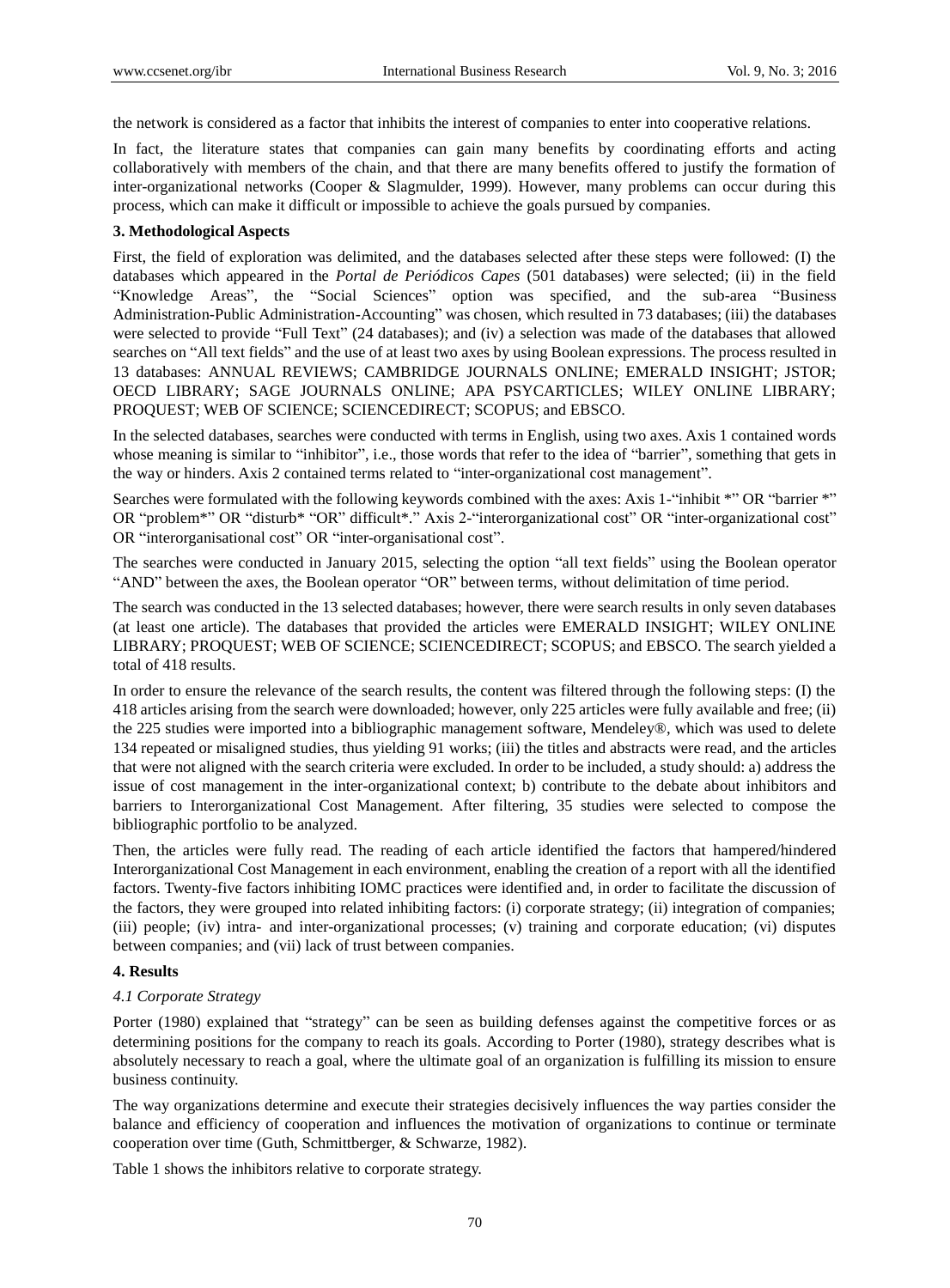| <b>Inhibitors</b>                                | Authors                                                                     |
|--------------------------------------------------|-----------------------------------------------------------------------------|
| Differences between companies' strategic plans   | Hitt, Dancin, Levitas, Arregle, and Borza (2000); Ojala and Hallikas (2007) |
| Lack of long-term management goals               | Ferrin and Plank (2002); Möller, Windolph, and Isbruch (2011)               |
| Imbalance between short-term and long-term gains | Pereira et al. (2010)                                                       |
| Loss of customer focus                           | Lin, Collins, and Su $(2001)$ ; Himme $(2012)$                              |
|                                                  |                                                                             |

# Table 1. Inhibitors relative to corporate strategy

Source: Survey data (2015).

One of the barriers to the success of partnerships between companies is the difference between partners' strategies, that is, different reasons that led companies to enter into alliances. Understanding partners' goals and the compatibility with them, can improve the performance of partnerships, in that companies' characteristics and their individual goals play a significant role in building relationships (Ojala & Hallikas, 2007; Hitt et al., 2000).

Ferrin and Plank (2002) explained that cost should be examined from a long-term perspective and argued that they should include other elements beyond the initial purchase price. Partner companies must signal, in a credible manner, their intentions to continue the relationship in the long run when deployment of IOCM is intended (Möller et al., 2011; Ferrin & Plank, 2002).

The fact that partnerships are aimed at the long-term does not mean that the strategy of earning profits should be a long-term one. Pereira et al. (2010) explained that the imbalance between short-term and long-term gains can inhibit inter-relationships and be a point of tension for many relationships.

Lin et al. (2001) explained that companies cannot lose focus on their customers. According to the authors, they should devise their relations while targeting at customers as well as improve profit potential. However, managers may become overly attentive to cost-related issues, and possibly lose focus on customers. Himme (2012) stated that a strategic cost management plan requires a holistic vision in order to maintain focus on the customer, since, according to the author, work becomes useless when the customer-oriented vision is lost.

# *4.2 Integration between Companies*

In the process of cooperation between companies, new features arise, such as increasing complexity and the need to work within and across organizational boundaries. Thus, the dynamics of the market requires companies to quickly share and integrate information. Companies should be able to dynamically communicate and analyze the processes taking place between them.

Table 2 shows inhibitors relative to integration between companies.

| Inhibitors                                                | Authors                                                  |
|-----------------------------------------------------------|----------------------------------------------------------|
| Difficulties in integrating information between companies | Ellram (2002): Ramos (2004): Mouritsen and Thrane (2006) |
| $\alpha$ $\alpha$ $\alpha$ $\alpha$                       |                                                          |

# Table 2. Inhibitors relative to integration between companies

Source: Survey data (2015).

One factor that inhibits the success of cooperative relationships is the lack of cross-functional teams in companies. Procurement management (from buyers) and supply management (from suppliers) need specific support from cost management experts who are assigned to support these processes (Ellram, 2002).

The management of close relations between suppliers and buyers requires additional attention to supply chain issues and the inclusion of more data about the organization and the external environment. The relationship between the partner companies can hardly flow without the help of certain management technologies that, however imperfectly, help managers manage the relationships between partners (Ramos, 2004; Mouritsen & Thrane, 2006).

# *4.3 People*

The determination of corporate strategies should take into account the characteristics of the people involved in the change, the period during which this change is to be implemented, the depth of change and the desired duration of its effects (Lopes, Stadler, & Kovaleski, 2003).

In fact, people may be prepared or ale to make changes that will occur when companies implement Interorganizational Cost Management.

Table 3 shows people-related inhibitors.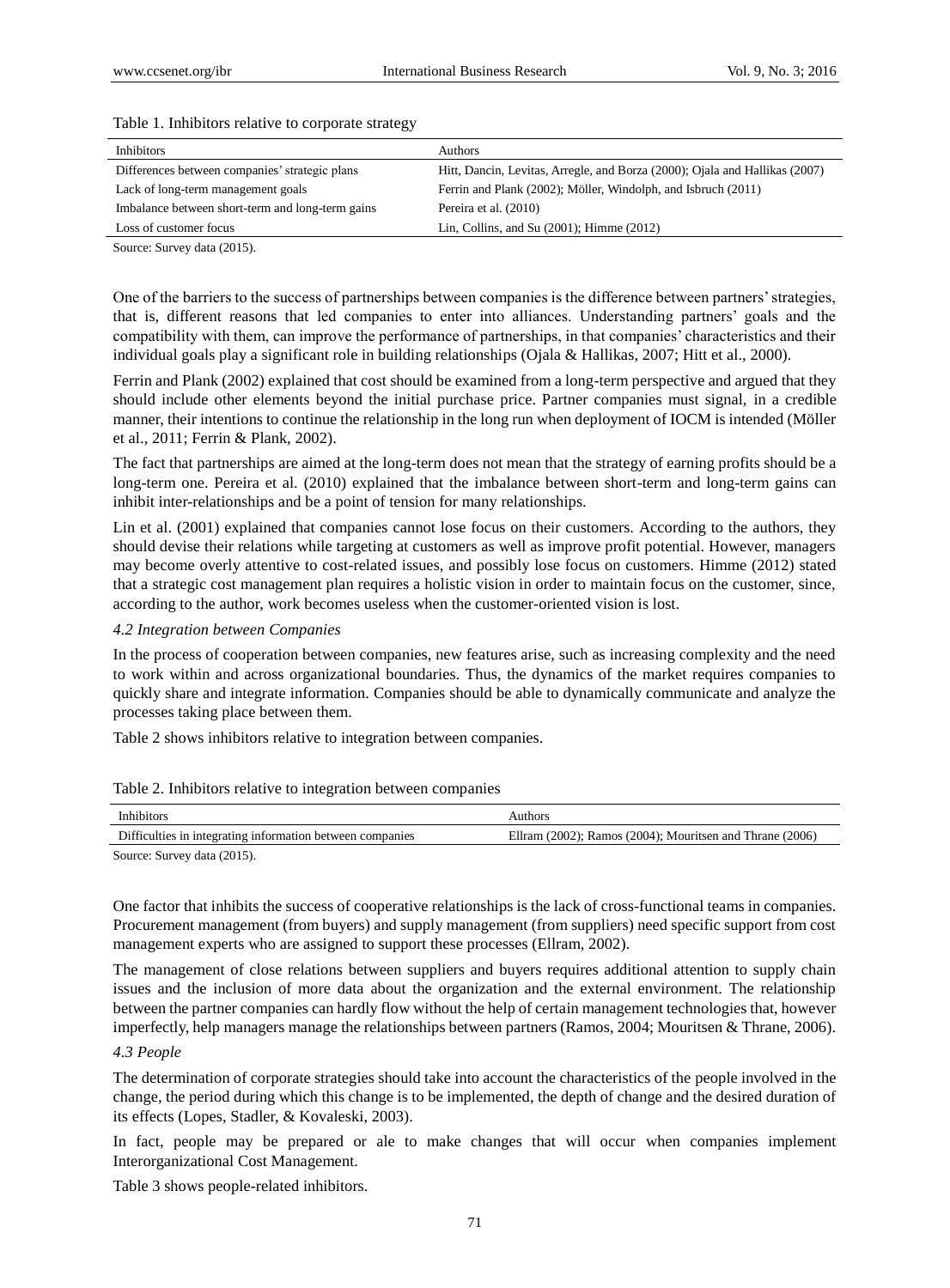# Table 3. People-related inhibitors

| Inhibitors                                       | Authors                                                                              |
|--------------------------------------------------|--------------------------------------------------------------------------------------|
| Resistance to change by members of organizations | Axelsson, Laage-Hellman, and Nilsson (2002); Ellram (1994); Ellram and Siferd (1998) |
| Lack of management support from members of       | Ellram (2002); Seal et al. (1999); Himme (2012)                                      |
| organizations                                    |                                                                                      |
|                                                  |                                                                                      |

Source: Survey data (2015).

Axelsson et al. (2002) explained that the change in organizational behavior refers not only to the question of designing management systems, but it is a systemic effort. In order to achieve the organizational changes needed to allow companies to expand inter-relationships, they should observe how much people are interested in the changes, and whether or not this can be a barrier.

Ellram (1994) pointed out that the flexibility to change is an important factor for the successful implementation of management programs. Thus, changes in organizational culture can pose a double challenge, depending on the level of resistance of its employees and the complexity of the strategic cost management approach. Elrram and Siferd (1998) pointed out that when an organization attempts to make a change in its operations, the nature and extent of this change needs to be clearly defined.

The internal culture and organizational structure of the company should be characterized by the support of senior management for cost management purposes. In addition to resources that can support chain cost management, cross-functional teams should be encouraged to identify and implement cost management approaches. Those responsible for cost management are hampered when they receive support from members of the company (Seal et al., 1999; Ellram, 2002).

Himme (2012) explained that it is not enough for a company to have only the managers committed to reducing costs in the organization. The company should seek to develop and encourage its employees so that everyone adopts the cost-reduction philosophy. Himme (2012) also explained that the development of a corporate culture is a long-term process, and persistence is a prerequisite.

*4.4 Intra- and Interorganizational Processes*

The processes to be executed by the companies to act collaboratively can be a determining factor for the success of IOCM. The literature shows some factors that can inhibit Interorganizational Cost Management with regard to processes.

Table 4 shows the inhibitory factors relative to intra- and interorganizational processes.

| <b>Inhibitors</b>                                        | Authors                                         |
|----------------------------------------------------------|-------------------------------------------------|
| Poorly prepared IOCM model design                        | Waeytens and Bruggeman (1994)                   |
| Highly complex IOCM systems                              | Kaplan and Anderson (2004)                      |
| Inflexibility in IOCM                                    | Dubois (2003)                                   |
| Lack of regular reviews of performance                   | Gareth $(2005)$                                 |
| Management failure by dominant organization in the chain | Caker (2008); Carr and Ng (1995); Dekker (2003) |

| Table 4. Inhibitors relative to intra- and interorganizational processes |  |  |  |  |  |  |  |
|--------------------------------------------------------------------------|--|--|--|--|--|--|--|
|--------------------------------------------------------------------------|--|--|--|--|--|--|--|

Source: Survey data (2015).

Waeytens and Bruggeman (1994) pointed out that problems in the design of the models of cost management can prevent companies from determining their costs correctly, and then they may have difficulty in collaborating with members of their chain. A complex model with poorly designed activities, without providing information on the actual cost of a company's activities, is seen as a barrier to IOCM.

Kaplan and Anderson (2004) warned that highly complex cost management models may inhibit their applicability. The authors explained that the models implemented by the companies tend to evolve while they learn about the variety and complexity of their processes, applications, suppliers and customers. According to Kaplan and Anderson (2004), with a view to increasing the precision and detail of information, the models may become overly complex, which can be a barrier to the operation of the chain.

According to Dubois (2003), when cost management is subject to interaction between buyers and suppliers, it is not possible to predetermine what should be included in the "total cost" of products or services, at the beginning of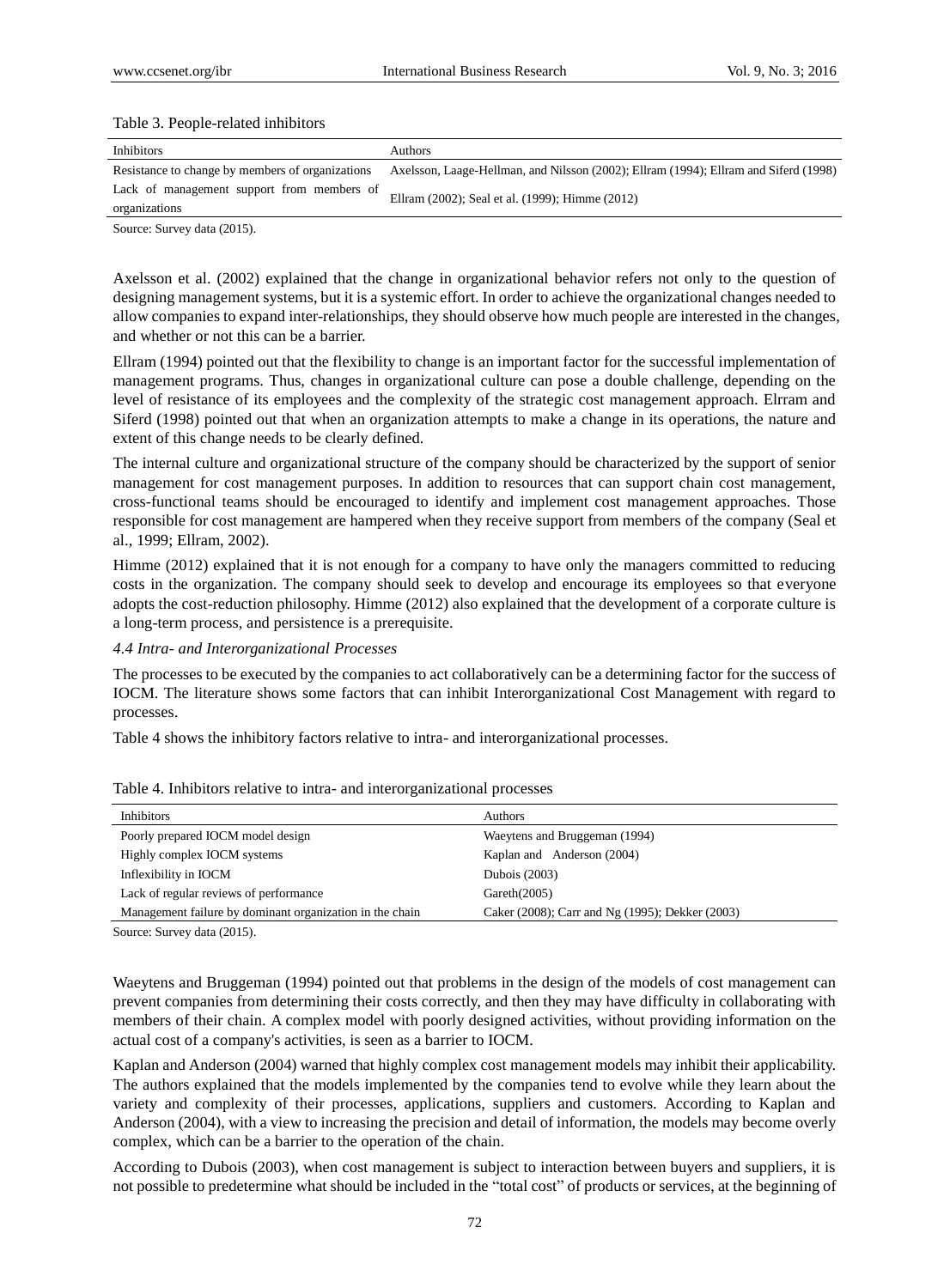the relationship. The author explains that a predefined total cost could unnecessarily limit cost reduction opportunities.

Dubois (2003) explained that while there occurs joint management of costs, learning about cost behavior can occur, thus favoring continuous improvements. Thus, the idea of a default total cost for a model can bring problems due to the dynamic and changing needs of both partners.

Gareth (2005) stated that the alliances formed by companies that are too rigid or too flexible cannot achieve success. For the author, balance is the key to success; thus, partners should develop a relationship in which they are able to shape the changes occurring in the environment where they are situated without losing the necessary rigidity to keep the structure as agreed between the parties.

Gareth (2005) explained that relations between companies must undergo regular assessments, in order to make necessary adjustments so that companies can overcome the difficulties that will appear.

Caker (2008) pointed out that the ability of the dominant company to manage the chain is a key issue for the development of interorganizational relationships, a point of view shared by other authors (Carr & Ng, 1995; Dekker, 2003).

## *4.5 Corporate Training and Education*

Bohlander, Snell, and Sherman (2003) explained that "training" is the effort made by the company to encourage the learning of their employees. Corporate training and education are part of an organization's activities to enable the development of skills that can make the individual able to perform their current and future roles (Borges-Andrade, 2002).

Table 5 shows the inhibiting factors relative to corporate training and education.

| <b>Inhibitors Factors</b>                      | <b>Authors</b>                                                                         |  |
|------------------------------------------------|----------------------------------------------------------------------------------------|--|
| Lack of expertise and education programs       | LaLonde and Pohlen (1996); Ramos (2004); Kulmala et al. (2002); Ellram (2002); Thomson |  |
| geared towards employees                       | and Gurowka $(2005)$ ; Himme $(2012)$                                                  |  |
| Inconsistent taxonomies                        | Thomson and Gurowka (2005)                                                             |  |
| Lack of understanding of costs along the chain | Nicolini, Tomkins, Holti, Oldman, and Smalley (2000)                                   |  |
| Lack of perception of the value resulting from |                                                                                        |  |
| the relationship                               | Cannon and Homburg (2001)                                                              |  |
|                                                |                                                                                        |  |

#### Table 5. Inhibitors relative to corporate training and education

Source: Survey data (2015).

LaLonde and Pohlen (1996) explained that expertise can overcome many problems associated with cost-related activities across the boundaries of companies. For the authors, expertise can help in the process of Interorganizational Cost Managemen by, identifying the "ineffective" activities carried out by other companies.

Ramos (2004) explained that one of the barriers to the application of Interorganizational Cost Management approaches is the absence of competence on the part of business costs managers. The author stated that the close relations between suppliers and buyers require additional reports on the problems in supply chains and the need for more data on the organizations and the external environment.

Kulmala et al. (2002) stated that companies must assess whether or not supplier relationships are beneficial for their business. In this way, companies should be able to calculate the amount of cost reduction that relationships will offer; thus, there is a need to understand cost behavior of their products.

Education has been one of the most valuable tools in improving the performance of supply chain and cost management. Companies can create training programs for those involved, such as employees and suppliers, so that they can learn the concepts and principles of the inter-relationship (Ellram, 2002; Thomson & Gurowka, 2005).

Himme (2012) explained that in order to reduce resistance to change and prepare employees for cost reduction programs, companies must provide training and education to describe the changes that may occur. For the author, it is critical that instructions are given before changes arise.

Thomson and Gurowka (2005) emphasized the importance of the taxonomy of terms used in cost management, as inconsistent and/or inexistent terminology and standards no can be a barrier for everyday relations between companies. The authors explained that partner companies should avoid noise in communication, and that training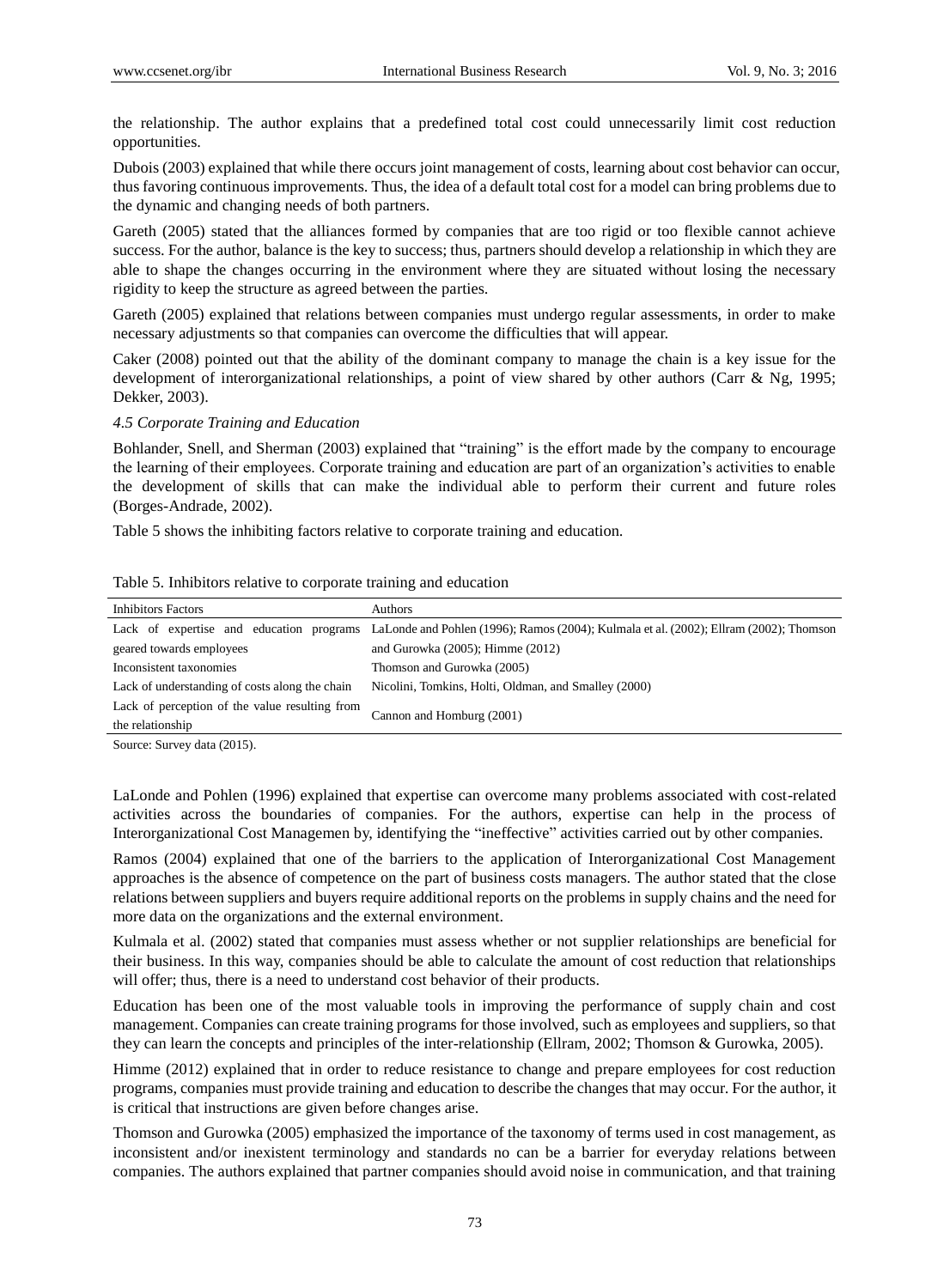and education are fundamental capacitors to the success of any strategic cost methodology.

Nicolini et al. (2000) suggested that one of the barriers to Interorganizational Cost Management appears because companies often operate without a full understanding of costs along the supply chain. In general, companies develop projects and then quote for prices of suppliers who were not involved in project design development.

The companies analyze whether or not relationships will continue by observing the ability of such relationships to generate demonstrable value to the participants (Cannon & Homburg, 2001). Indeed, the reduction of the total cost of the product available to the end consumer is an indicator of the efficiency of inter-organizational relationships, but it is not the only one. The lack of perceived value generated by the relationships between the companies is appointed by Cannon and Homburg (2001) as a factor that could impair the continuity of long-term relationships.

The measurement of the generated value or the intangible value resulting from the relations between the companies is a difficult task. Cannon and Homburg (2001) explained that, in order to create models to assess the generation of value, the researchers will need to resort to a variety of perspectives.

# *4.6 Conflicts between Companies*

Cooper and Slagmulder (1999) explained that conflicts arising from relationships may be an impediment to achieving established goals between network partners. Indeed, conflicts and differences are factors that, according to literature, inhibit the IOCM practice.

Table 6 shows the inhibitory factors relative to conflicts between companies.

#### Table 6. Inhibitors relative to conflicts between companies

| Inhibitors                                   | Authors                                        |
|----------------------------------------------|------------------------------------------------|
| Uneven distribution of benefits              | Kajüter and Kulmala (2005); Christopher (1998) |
| Difficulty in defining mutual benefits       | Dekker (2003); Kajüter, Kulmala (2005)         |
| Inability to determine market prices         | Nicolini et al. (2000)                         |
| Constant conflicts                           | Arino and De La Torre (1998); Lui (2009)       |
| Suppliers recognize benefits only for buyers | Agndal and Nilsson (2008)                      |

Source: Survey data (2015).

Kulmala (2004) explained that one of the obstacles to interorganizational relations is the disagreement over sharing benefits. Companies tend to not wish to cooperate and share cost information when the benefits are not shared fairly. Kajüter and Kulmala (2005) stated that there is no general rule on how savings generated by the inter-relationships should be shared, which is justified by the fact that situations vary from case to case. Christopher (1998) pointed out that this does not mean that the benefits should always be shared equally, but those involved are in agreement and satisfied with the benefits for each one of them.

Nicolini et al. (2000) emphasized that market prices of products arising from inter-relationships can be difficult to determine. According to the authors, for some products, such as commodities, it is easier to determine prices charged to consumers, because prices are set by the market; however, companies may have difficulty in determining the prices of other products.

Problems and difficulties are expected in interorganizational networks; thus, conflicts between parties are a normal component for the development of the network. However, according to Arino and De La Torre (1998), constant conflicts can lead to the termination of the relationship. Lui (2009) explained that relationships can end after the stress caused by conflicts, even if the relationship started based on trust, good will of the parties, financial resources and commitment.

Agndal and Nilsson (2008) stated that an open-book accounting policy is not necessarily something implemented by the buyer, exclusively for the benefit of the buyer. The authors explained that one can find open books in a collaborative environment, where they are recognized as beneficial effects for both parties. Thus, suppliers should be aware that sharing of information in order to conduct a strategic cost management can bring benefits to the whole chain. If it is not perceived by suppliers, it can lead to a lack of interest in entering into inter-relationships, a fact seen as a barrier to Interorganizational Cost Management.

## *4.7 Lack of Trust between Companies*

Cooper and Slagmulder (1999) explained that trust is the basis of IOCM as it allows greater interaction between the agents involved in the network. The authors agree that factors may favor or inhibit the formation of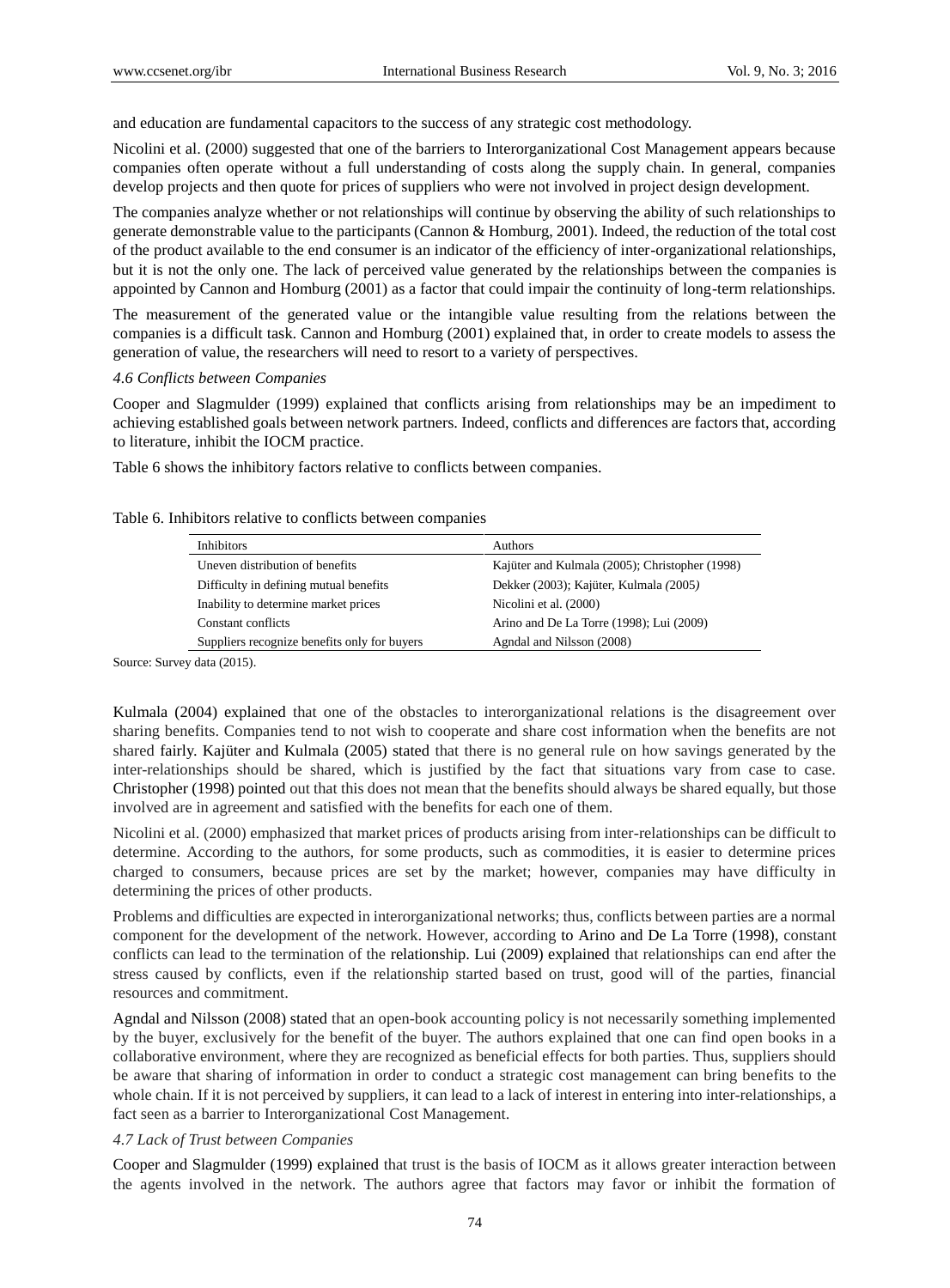partnerships between companies, and trust is one of the most important factor (Cooper & Slagmulder, 1999; Kajüter & Kulmala, 2005; Souza & Rocha, 2009).

Lack of trust can trigger a number of factors that inhibit the IOCM practice. Table 7 shows the inhibiting factors relative to lack of trust between companies.

Table 7. Inhibitors relative to the lack of trust between companies

| Inhibiting factors                                 | <b>Authors</b>                                                                                                                   |  |
|----------------------------------------------------|----------------------------------------------------------------------------------------------------------------------------------|--|
|                                                    | Lack of interest on the part of the partner companies in Cooper and Slagmulder (2003); LaLonde and Pohlen (1996); Kulmala et al. |  |
| sharing information                                | (2002); Kulmala (2004)                                                                                                           |  |
| Lack of interest from suppliers in using Open Book | Caker (2008); Windolph and Moeller (2012); Mcivor (2001); Munday (1992)                                                          |  |
| Accounting                                         |                                                                                                                                  |  |
| Uncertainty about the relationship with partners   | Barney and Hesterly (1996)                                                                                                       |  |
| Lack of trust among the partners in IOCM           | Dekker (2004)                                                                                                                    |  |
|                                                    |                                                                                                                                  |  |

Source: Survey data (2015).

Cooper and Slagmulder (2003) explained that cooperation between companies must seek the reduction of the total cost and, thus, seek to increase corporate profits. The networks of buyers and suppliers must be governed based on trust and great sharing of information. However, companies may be reluctant to share information, mainly driven by uncertainties.

LaLonde and Pohlen (1996) explained that the reluctance to share cost information can be a significant obstacle for the determination of supply chain costs. As a result, companies may continue to behave independently, and thus inadvertently increase costs throughout the supply chain.

Information sharing should be bidirectional and lack of interest in sharing information by a member of the chain can be a barrier to interorganizational relationships (Kulmala et al., 2002).

Windolph and Moeller (2012) explained that there may be lack of interest from suppliers in sharing information with members of the chain. According to the authors, vendors may refuse the idea of using open book accounting for fear that buyers use the data to increase the pressure on their profit margins.

Barney and Hesterly (1996) stated that the greater the uncertainty in the agreements and partnerships between companies, the more control mechanisms, such as the use of contracts, are required, which increases the complexity of relationships. The authors explained that companies can adopt governance measures and establish hierarchical structures in order to settle possible disagreements.

Dekker (2004) pointed out that control mechanisms help to reduce uncertainties and risks, so that they enhance trust between the companies. Finally, the author stated that companies should look for ways to ensure the stability and continuity of the alliance in the future in order to prevent lack of trust among companies from being a barrier to strategic cost management.

# **5 Conclusions and Recommendations**

By acting collaboratively with members of the supply chain in order to reduce the total cost of the product, significant advantages ca be gained against competing chains. In fact, the relationship network of companies can play a key role in their survival and development.

There are many advantages about forming partnerships between companies; however, there are numerous difficulties and factors that hinder and inhibit relations aimed at reducing costs in the chain. Nicolini et al. (2000) and Norek and Pohlen (2001) explained that the for approaches to Interorganizational Cost Management to be successful, the internal development of companies has to take place, such as knowledge and understanding of costs, understanding of organizational culture and education and training of employees. For the authors, companies must first overcome internal barriers and then later make efforts to take advantage of external cost management.

When entering into partnerships, companies expect to develop and strengthen in the market. However, when a partnership is unsuccessful, sometimes because managers are not prepared, the involved companies can be disappointed. Pereira et al. (2010) explained that the process of removing or excluding a corporate network can cause discomfort between the parties, among other reasons, due to the cancellation of contracts that may have been signed at the beginning of the partnerships.

As for the identified inhibiting factors, it can be seen that Interorganizational Cost Management is an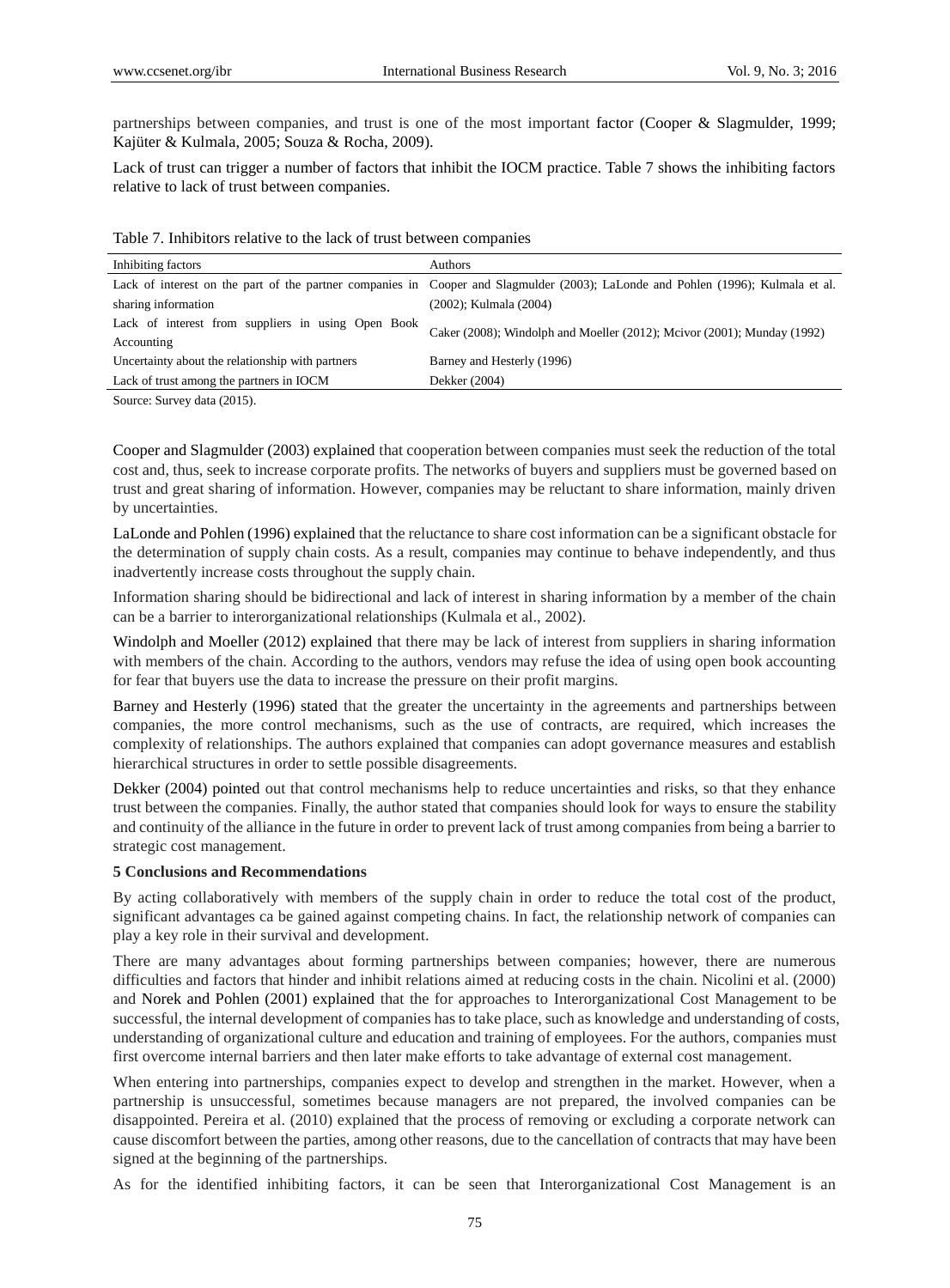interdisciplinary phenomenon that involves people, corporate culture, technology and processes. It is argued, based on the findings of the present research, that the application of Interorganizational Cost Management practices cannot be seen as a technical approach, only guided by technology and management programs.

As a limitation of the research, the use of works from different sources and in different contexts has allowed the identification of overly generic and comprehensive factors, without a specific look into a particular branch or economic sector.

Finally, suggestions for further research include: a) analysing whether the strategic focus of companies interferes in the decision to enter into strategic alliances; b) conducting research with an interdisciplinary focus, seeking to mitigate the inhibiting factors when they arise in the relationship between companies. In fact, the study related to Interorganizational Cost Management and the challenges posed by this approach are a great opportunity for future research aimed at helping managers to deal with the complex task of managing companies' external costs.

# **References**

- Abbade, E. B. (2005) *Cooperação interorganizacional na associação londrinense de empresários supermercadistas e no APL têxtil de Goioerê: Uma análise sob a ótica da Teoria dos Custos de Transação*. (Master's thesis, University of Paraná, Curitiba, Brazil). Retrieved from<http://zip.net/bksHpw>
- Agndal, H., & Nilsson, U. (2008). Supply chain decision-making supported by an open books policy. *International Journal of Production Economics*, *116*(1), 154-167. http://dx.doi.org[/10.1016/j.ijpe.2008.08.038](http://dx.doi.org/10.1016/j.ijpe.2008.08.038)
- Amato, N. J. (2000). *Redes de cooperação produtiva e clusters regionais: Oportunidades para as pequenas e médias empresas* (3rd ed.). São Paulo, SP: Atlas.
- Arino, A., & De La Torre, J. (1998). Learning from failure: Towards an evolutionary model of collaborative ventures. *Organization Science*, *9*(3), 306-325.<http://dx.doi.org/10.1287/orsc.9.3.306>
- Axelsson, B., Laage-Hellman, J., & Nilsson, U. (2002). Modern management accounting for modern purchasing. *European Journal of Purchasing & Supply Chain Management*, *8*(1), 53-62. [http://dx.doi.org/10.1016/S0969-7012\(01\)00017-X](http://dx.doi.org/10.1016/S0969-7012(01)00017-X)
- Barney, J. B., & Hesterly, W. (1996). *Organizational economics: Understanding the relationship between organizations and economic analysis* (1st ed.)*.* London, UK: Sage.
- Bastl, M., Grubic, T., Templar, S., Harrison, A., & Fan, I. (2010). Inter-organisational costing approaches: The inhibiting factors. *The International Journal of Logistics Management*, *21*(1), 65-88. <http://dx.doi.org/10.1108/09574091011042188>
- Bohlander, G., Snell, S. A., & Sherman, A. (2003). *Administração de recursos humanos* (2nd ed.). São Paulo, SP: Thomson.
- Borges-Andrade, J. E. (2002). Desenvolvimento de medidas em avaliação de treinamento. *Estudos de Psicologia*, *7*(1), 31-43.<http://dx.doi.org/10.1590/S1413-294X2002000300005>
- Borin, N., & Farris, P. (1990). An empirical comparison of direct product profit and existing measures of SKU productivity. *Journal of Retailing, 66*(3), 297-314. Retrieved from [http://digitalcommons.calpoly.edu/mkt\\_fac/8](http://digitalcommons.calpoly.edu/mkt_fac/8)
- Caker, M. (2008). Intertwined coordination mechanisms in interorganisational relationships with dominated suppliers. *Management Accounting Research, 19*(3), 231-251. <http://dx.doi.org/10.1016/j.mar.2008.06.003>
- Cannon, J. P., & Homburg, C. (2001). Buyer-supplier relationships and customer firm costs. *Journal of Marketing, 65*(1), 29-43.<http://dx.doi.org/10.1509/jmkg.65.1.29.18136>
- Carr, C., & Ng, J. (1995). Total cost control: Nissan and its U.K. supplier partnerships. *Management Accounting Research, 6*(4), 347-365[. http://dx.doi.org/10.1006/mare.1995.1025](http://dx.doi.org/10.1006/mare.1995.1025)
- Christopher, M. (1998). *Logistics and supply chain management: Strategies for reducing cost and improving service* (2nd ed.)*.* London, UK: Pitman Publishing.
- Cooper, R., & Slagmulder, R. (1999). *Supply chain development for the lean enterprise: Interorganizational Cost Management* (1st ed.). Trenton, NJ: The IMA Foundation for Applied Research.
- Cooper, R., & Slagmulder, R. (2003). Interorganizational costing: Part 1. *Cost Management, 17*(5), 14-21.
- Dekker, H. C. (2003). Value chain analysis in interfirm relationships: A field study. *Management Accounting Research, 14*(1), 1-23[. http://dx.doi.org/10.1016/S1044-5005\(02\)00067-7](http://dx.doi.org/10.1016/S1044-5005(02)00067-7)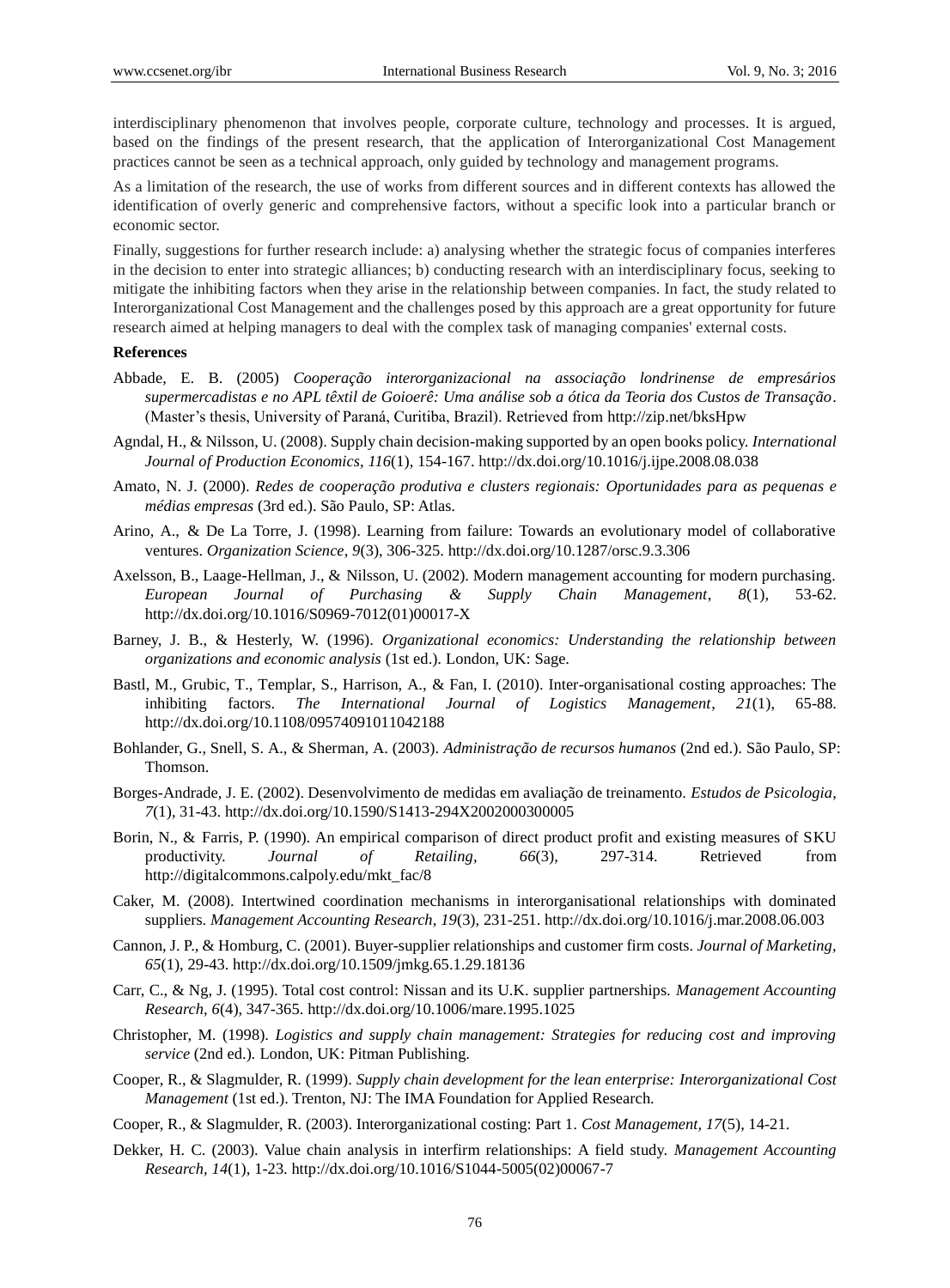- Dekker, H. C. (2004). Control of inter-organizational relationships: Evidence on appropriation concerns and coordination requirements. *Accounting, Organizations and Society, 29*(1), 27-49. [http://dx.doi.org/10.1016/S0361-3682\(02\)00056-9](http://dx.doi.org/10.1016/S0361-3682%2802%2900056-9)
- Drucker, P. F. (1997). Toward the new organization. *Executive Excellence, 14*(2), 17-28. <http://dx.doi.org/10.1002/ltl.40619970304>
- Dubois, A. (2003). Strategic cost management across boundaries of firms. *Industrial Marketing Management, 32*(5), 365-374. [http://dx.doi.org/10.1016/S0019-8501\(03\)00010-5](http://dx.doi.org/10.1016/S0019-8501%2803%2900010-5)
- Ellram, L. M. (1994). A taxonomy of Total Cost of Ownership models. *Journal of Business Logistics, 15*(1), 171-191.
- Ellram, L. M. (2002). *Strategic cost management in the supply chain: A purchasing and supply management perspective* (1st ed.)[. Phoenix,](https://www.google.com.br/search?biw=1366&bih=659&noj=1&q=phoenix+arizona&stick=H4sIAAAAAAAAAOPgE2LXz9U3KMstUeIAMVKMTSu1ZLOTrfRz8pMTSzLz8_RLi-OLSxJLUq2SEwsySxJzAJRobDU0AAAA&sa=X&ved=0ahUKEwjj9taY6qDKAhWBTZAKHWeUDyEQmxMIiwEoATAS) AZ: CAPS Research.
- Ellram, L. M., & Siferd, S. P. (1998). Total Cost of Ownership: A key concept in strategic cost management decisions. *Journal of Business Logistics, 19*(1), 55-84.
- Ferrin, B. G., & Plank, R. E. (2002). Total Cost of Ownership Models: An exploratory study. *Journal of Supply Chain Management, 38*(3), 18-29.<http://dx.doi.org/10.1111/j.1745-493X.2002.tb00132.x>
- Gareth, B. (2005). Perfecting partnerships. *Professional Engineering*, *17*(21), 34-44.
- Gupta, K. M., & Gunasekaran, A. (2004). Costing in new enterprise environment: A challenge for managerial accounting researchers and practitioners. *Managerial Accounting Journal, 20*(4), 337-357. <http://dx.doi.org/10.1108/02686900510592034>
- Guth, W., Schmittberger, R., & Schwarze, B. (1982). An experimental analysis of ultimatum bargaining. *Journal of Economic Behavior and Organization*, *3*(1), 367-388. [http://dx.doi.org/10.1016/0167-2681\(82\)90011-7](http://dx.doi.org/10.1016/0167-2681(82)90011-7)
- Himme, A. (2012). [Critical success factors of strategic cost reduction.](https://ideas.repec.org/a/spr/metrik/v23y2012i3p183-210.html) *[Metrika,](https://ideas.repec.org/s/spr/metrik.html) 23*(3), 183-210. <http://dx.doi.org/10.1007/s00187-012-0157-8>
- Hitt, M. A., Dancin, M. T., Levitas, E., Arregle, J., & Borza, A. (2000). Partner selection in emerging and developed market contexts: Resource-based and organizational learning perspectives. *Academy of Management Journal, 43*(3), 449-467[. http://dx.doi.org/10.2307/1556404](http://dx.doi.org/10.2307/1556404)
- Janowicz-Panjaitan, M., & Noorderhaven, N. G. (2009). Trust, calculation, and interorganizacional learning of tacit knowledge: An organizational roles perspective. *Organization Studies, 30*(10), 1021-1044. <http://dx.doi.org/10.1177/0170840609337933>
- Kajüter, P., & Kulmala, H. (2005). Open book accounting in networks: Potencial achievements and reasons for failures. *Management Accounting Reserarch, 16*(2), 179-204.<http://dx.doi.org/10.1016/j.mar.2005.01.003>
- Kaplan, R. S., & Anderson, S. R. (2004). Time-Driven Activity-Based Costing. *Harvard Business Review, 82*(11), 131-138.<http://dx.doi.org/10.2139/ssrn.485443>
- Kulmala, H. (2004). Developing cost management in cutomer-supplier relationships: Three case studies. *Journal of Purchasing & Supply Management*, *10*(2), 65-77[. http://dx.doi.org/10.1016/j.pursup.2004.02.003](http://dx.doi.org/10.1016/j.pursup.2004.02.003)
- Kulmala, H., Paranko, J., & Uusi-Rauva, E. (2002). The role of cost management in network relationships. *International Journal of Production Economics, 79*(1), 33-43. http://dx.doi.org/10.1016/S0925-5273(00)00061-X
- Lalonde, B. (2003). Three problems that linger. *Supply Chain Management Review*, *7*(2), 17-28.
- Lalonde, B., & Pohlen, T. (1996). Issues in Supply Chain Costing. *The International Journal of Logistics Management, 7*(1), 1-11.
- Lin, B., Collins, J., & Su, R. K. (2001). Supply chain costing: An activity-based perspective. *International Journal of Physical Distribution & Logistics Management*, *31*(9), 702-713. <http://dx.doi.org/10.1108/EUM0000000006286>
- Lopes, P. C. B., Stadler, C. C., & Kovaleski, J. L. (2003). Gestão da mudança organizacional. *Revista Publicatio: Ciências Humanas, Linguística, Letras e Artes, 11*(1), 51-57. <http://dx.doi.org/10.5212/publ.humanas.v11i1.491>
- Lui, S. S. (2009). The roles of competence trust, formal contract, and time horizon in interorganizational learning. *Organization Studies, 30*(4), 333-353.<http://dx.doi.org/10.1177/0170840608101139>